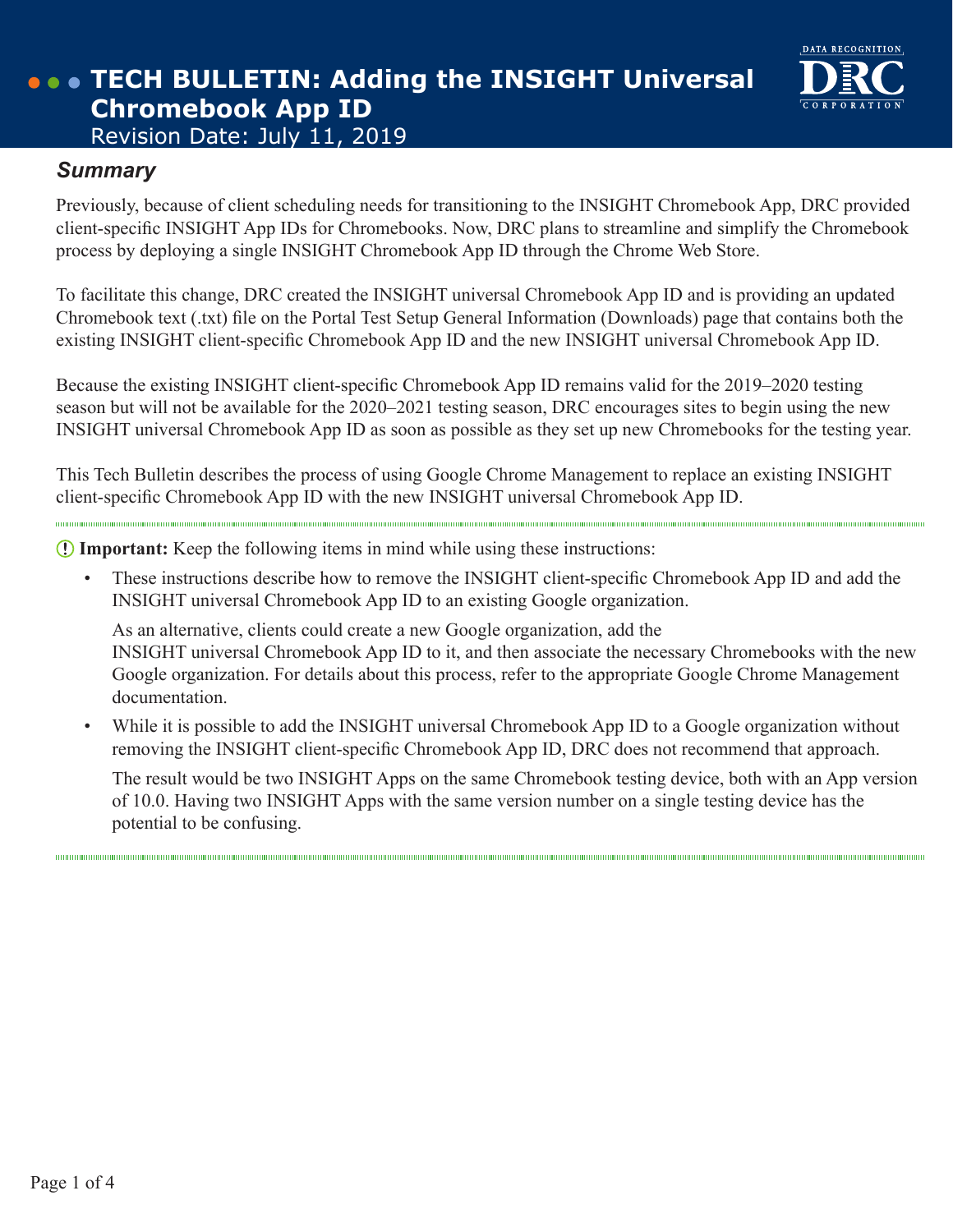

To install the INSIGHT universal Chromebook App ID, perform the following steps using a Chrome browser.

DATA RECOGNITION

- **1.** Log in to https://admin.google.com and **s**elect **Device management**.
- **2.** Select **Chrome management**.
- **3.** Scroll down and select **Device settings**.
- **4.** Select an organization from the ORGANIZATIONS list.
	- If the testing devices in each child organization share the same COS configuration ORG Unit ID (Option A below), add DRC INSIGHT to the parent organization. In this case, INSIGHT will be added to all of the Chromebook testing devices in each child organization.
	- If the testing devices in each child organization use a different COS configuration ORG Unit ID (Option B below), add DRC INSIGHT to a specific child organization.



- **5.** Scroll down to Kiosk Settings and select **Manage Kiosk Applications**.
- **6.** Remove the existing INSIGHT client-specific Chromebook App ID by selecting **Remove**.
- **7.** Add the INSIGHT universal Chromebook App ID by selecting **Specify a Custom App**.
- **8. a**. Copy and paste the following INSIGHT universal Chromebook App ID:

#### **nickmpjdfebcopckkfjmflblnmijbiom**

b. Copy and paste the following URL:

#### **https://clients2.google.com/service/update2/crx**

- **c**. Click **ADD** and click **SAVE**.
- **9.** Navigate to the **Chrome** menu and click **SAVE**. Perform steps 10–16 to attach a configuration file (optional, but recommended), or go directly to step 17.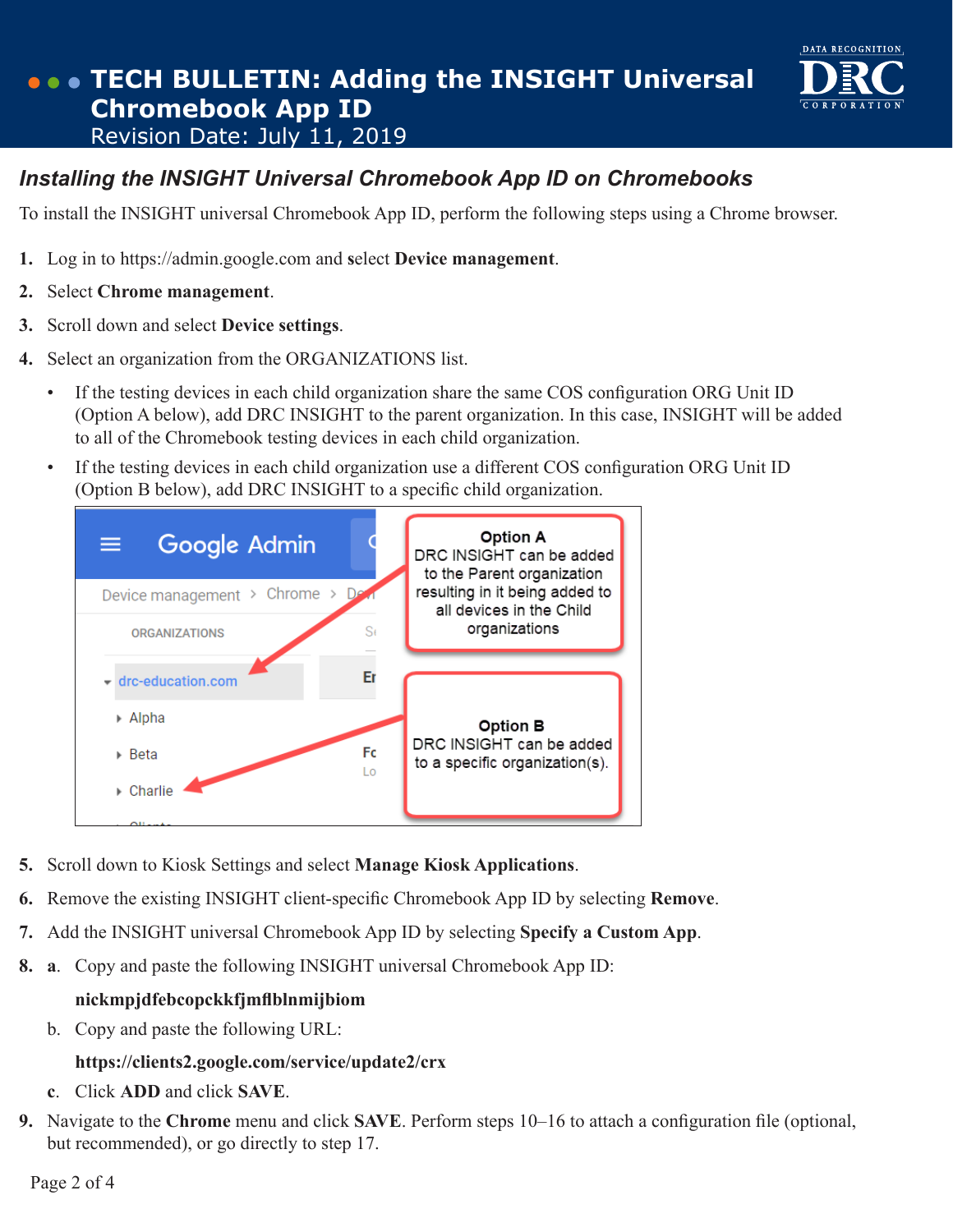### *Installing the INSIGHT Universal Chromebook App ID on Chromebooks (cont.)*

DATA RECOGNITION

#### **Steps 10–16: Attaching a Configuration File (optional)**

It can be useful to have a configuration file attached to the INSIGHT Chromebook App because a configuration file contains the COS configuration ORG Unit ID. As a result, when users launch INSIGHT on their Chromebook testing device for the first time, they will not need to enter the ORG Unit ID manually.

**Note**: If your site used a configuration file for the 2018–2019 testing year, you can attach the file you used. Otherwise, create a new configuration file. For details about creating a new configuration file, refer to *Volume III: DRC INSIGHT* of the *DRC INSIGHT Technology User Guide*.

#### **10.** Navigate to **App Management**.

**11.** Copy and paste the INSIGHT universal Chromebook App ID in the **Find or Update Apps** field, select **SEARCH**, and select **DRC INSIGHT Online Assessments**.

#### **12.** Select **Kiosk settings**.

- **13.** Select the correct Google organization.
- **14.** From Kiosk Settings, select **UPLOAD CONFIGURATION FILE**.
- **15.** Locate the json file that was previously created. An example of a json file is displayed below.

| EXAMPLE - Chromebook json file     |  |          |
|------------------------------------|--|----------|
| INSIGHT CB Config - Notepad        |  | $\times$ |
| File Edit Format View Help         |  |          |
| {"ouIds":{"Value":["1448631999"]}} |  |          |
| COS configuration Org Unit ID      |  |          |
|                                    |  |          |